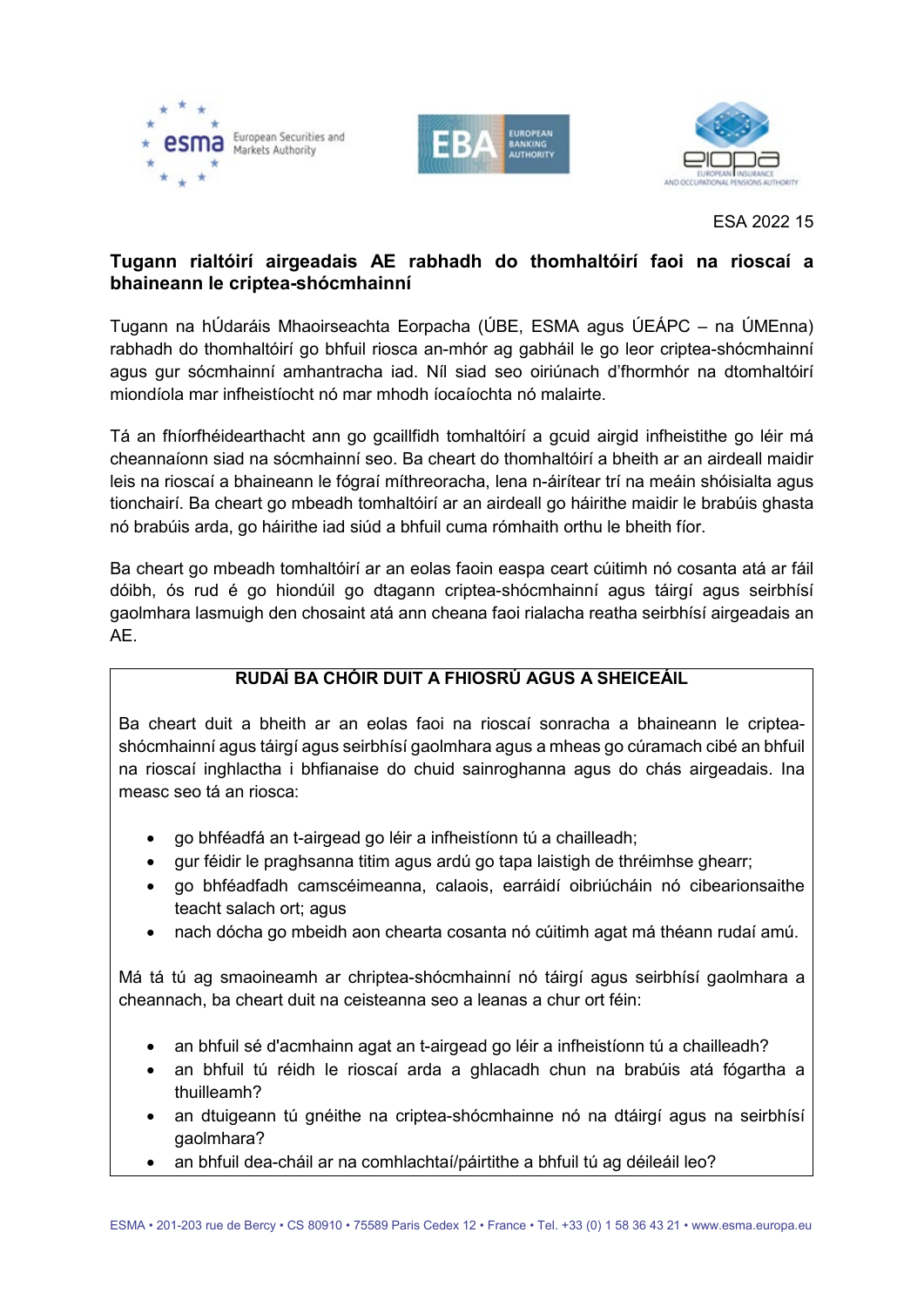





- an bhfuil na gnólachtaí/páirtithe a bhfuil tú ag déileáil leo ar liosta dubh ag na húdaráis náisiúnta ábhartha?<sup>[1](#page-1-0)</sup>
- an bhfuil tú in ann na gléasanna a úsáideann tú chun criptea-shócmhainní a cheannach, a stóráil nó a aistriú a chosaint go héifeachtach, lena n-áirítear d'eochracha príobháideacha?

## **Cad iad na príomhrioscaí?**

-

- **Gluaiseachtaí praghais foircneacha:** bíonn go leor criptea-shócmhainní faoi réir gluaiseachtaí tobanna agus foircneacha praghais agus bíonn siad amhantrach, toisc go mbraitheann a bpraghas go minic ar éileamh na dtomhaltóirí amháin (i.e. d'fhéadfadh nach mbeadh aon sócmhainní tacaíochta nó luach inláimhsithe eile ann). Seans go gcaillfidh tú cuid mhór airgid nó fiú an t-airgead go léir a infheistíodh. Ciallaíonn na gluaiseachtaí móra praghais freisin go bhfuil go leor criptea-shócmhainní mí-oiriúnach mar stór luacha, agus mar mhodh malairte nó íocaíochta;
- **Faisnéis mhíthreorach:** déantar roinnt criptea-shócmhainní agus táirgí gaolmhara a fhógairt go hionsaitheach don phobal, ag baint úsáid as ábhar margaíochta agus faisnéis eile a d'fhéadfadh a bheith doiléir, neamhiomlán, míchruinn nó fiú míthreorach d'aon ghnó. Mar shampla, d'fhéadfadh go mbeadh fógraí ar na meáin shóisialta anghearr, ag díriú ar na gnóthachain fhéideartha ach ní ar na rioscaí arda atá i gceist. Ba cheart duit a bheith ar an airdeall freisin faoi thionchairí na meán sóisialta a mbíonn dreasacht airgeadais acu go hiondúil chun criptea-shócmhainní agus táirgí agus seirbhísí gaolmhara áirithe a mhargú agus a d'fhéadfadh a bheith claonta mar sin sna cumarsáidí a eisíonn siad;
- **Easpa cosanta:** tá tromlach na gcriptea-shócmhainní agus díol táirgí nó seirbhísí i ndáil le criptea-shócmhainní neamhrialaithe san Aontas. [2](#page-1-1) Sna cásanna seo ní bhainfidh tú leas as na cearta agus na cosaintí atá ar fáil do thomhaltóirí le haghaidh seirbhísí airgeadais rialaithe, amhail meicníochtaí gearáin nó ceart cúitimh;
- **Castacht an táirge:** tá roinnt táirgí a sholáthraíonn nochtadh do chriptea-shócmhainní an-chasta, uaireanta le gnéithe ar féidir leo méid na gcaillteanas a mhéadú i gcás gluaiseachtaí praghsanna díobhálacha. Níl na táirgí seo, i bhfianaise a gcastachta, oiriúnach do go leor tomhaltóirí;
- **Calaois agus gníomhaíochtaí mailíseacha:** tá go leor criptea-shócmhainní falsa agus camscéimeanna ann agus ba chóir go mbeadh a fhios agat gurb é an t-aon chuspóir atá leo ná do chuid airgid a bhaint díot ag baint úsáid as teicnící éagsúla, mar shampla fioscaireacht;
- **Cúbláil mhargaidh, easpa trédhearcachta praghais agus leachtacht íseal:** is minic nach mbíonn trédhearcacht ag baint leis an tslí a gcinntear praghsanna criptea-

<span id="page-1-0"></span><sup>1</sup> Tabhair faoi deara nach ráthaíocht ar bith é gan a bheith ar an liosta dubh go bhfuil sé sábháilte gnó a dhéanamh le gnólacht/páirtí

<span id="page-1-1"></span> $^2$ Tá rialacha náisiúnta curtha i bhfeidhm ag roinnt Ballstát san AE chun criptea-shócmhainní áirithe agus táirgí nó seirbhísí gaolmhara a rialáil. Ina theannta sin, ceanglaítear ar sholáthraithe roinnt cineálacha seirbhísí criptea-shócmhainne, lena n-áirítear seirbhísí malartaithe agus seirbhísí coimeádta a bheith údaraithe nó cláraithe chun críocha frith-sciúrtha airgid agus maoiniú frithsceimhlitheoireachta. Iarr tuilleadh sonraí ar an údarás inniúil ábhartha.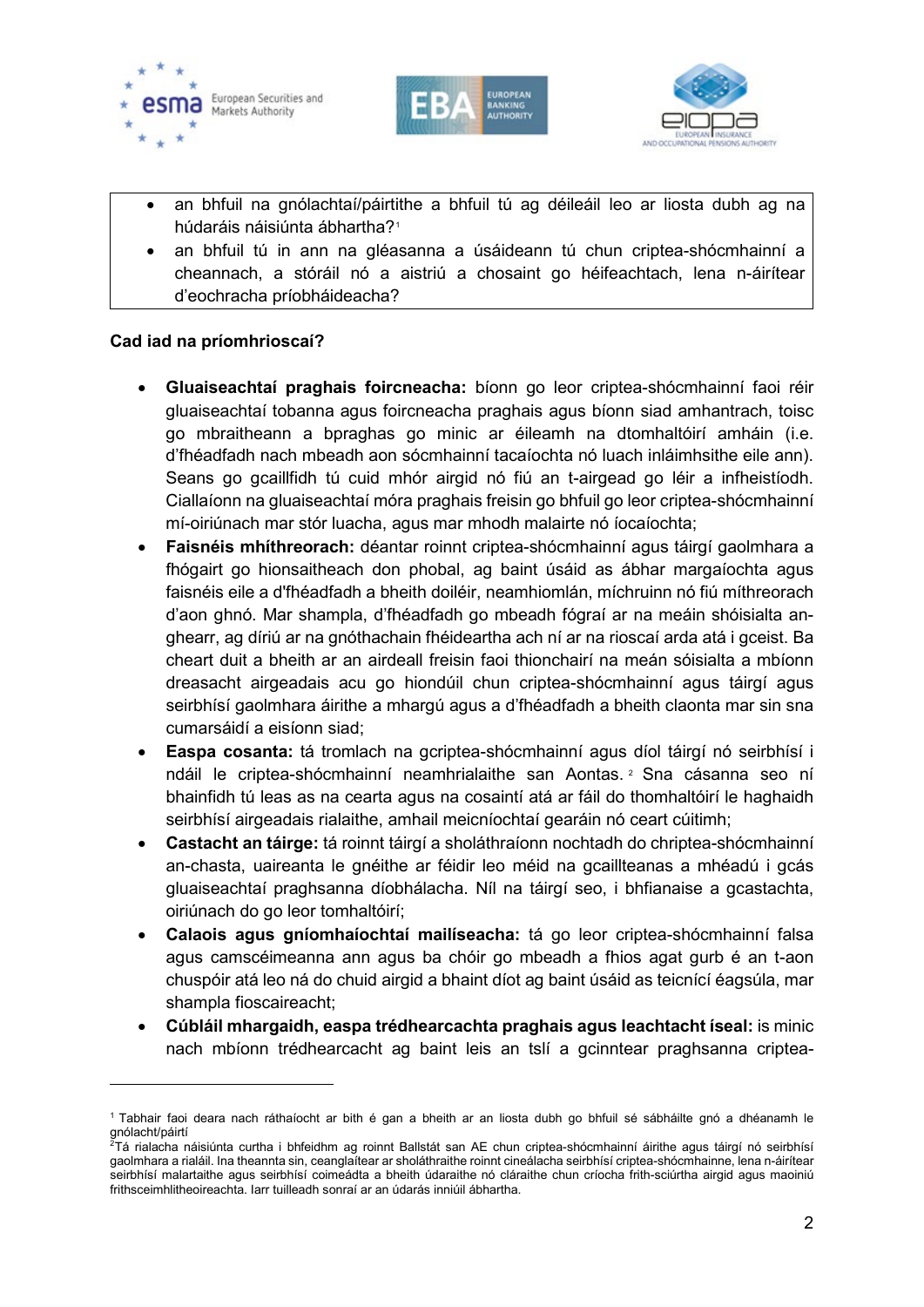





shócmhainní ná an tslí a gcuirtear na hidirbhearta i gcrích ag malartáin. Bíonn cripteashócmhainní áirithe i seilbh líon beag daoine freisin, rud a d'fhéadfadh tionchar a bheith aige ar phraghsanna nó ar leachtacht. Mar sin b'fhéidir nach bhfaighidh tú praghas cothrom nó nach gcaithfear go cothrom leat agus tú ag ceannach nó ag díol cripteashócmhainní, nó b'fhéidir nach mbeidh tú in ann do chriptea-shócmhainní a dhíol chomh tapa agus a theastaíonn uait mura bhfuil ceannaitheoir ionchasach ann. Tuairiscítear cásanna cúblála margaidh go minic; agus

• **Haiceáil, rioscaí oibriúcháin agus saincheisteanna slándála:** is féidir rioscaí sonracha a bheith ag baint leis an teicneolaíocht mórleabhar dáilte atá mar bhonn agus taca le criptea-shócmhainní. Tá taithí ag roinnt eisitheoirí agus soláthraithe seirbhísí do chriptea-shócmhainní, lena n-áirítear criptea-mhalartuithe agus soláthraithe sparán, ar chibearionsaithe agus ar mhórfhadhbanna oibriúcháin. Chaill go leor tomhaltóirí a gcuid criptea-shócmhainní nó chaill siad chuid mhór de bharr haiceálaithe agus cur isteach den sórt sin nó toisc gur chaill siad na heochracha príobháideacha a sholáthraíonn rochtain ar a gcuid sócmhainní.

## **Eolas cúlra**

-

Tá an Rabhadh seo bunaithe ar Airteagal 9(3) de Rialacháin bhunaidh na ÚMEanna. [3](#page-2-0) Leanann sé rabhaidh níos luaithe maidir leis na rioscaí a bhaineann le criptea-shócmhainní a cheannach/a choinneáil.[4,](#page-2-1)[5](#page-2-2),[6](#page-2-3)

Is féidir criptea-shócmhainní a shainmhíniú mar léiriú digiteach ar luach nó ar chearta a fhéadfar a aistriú agus a stóráil go leictreonach, ag baint úsáid as teicneolaíocht mórleabhair dáilte nó teicneolaíocht den sórt céanna.

Tugann na ÚMEanna faoi deara go bhfuil méadú ag teacht ar ghníomhaíocht agus ar spéis tomhaltóirí i gcriptea-shócmhainní, lena n-áirítear airgeadraí fíorúla mar a thugtar orthu agus go bhfuil cineálacha nua criptea-shócmhainní agus táirgí agus seirbhísí gaolmhara ag teacht chun cinn, mar shampla comharthaí neamh-idirmhalartacha mar a thugtar orthu, díorthaigh le criptea-shócmhainní mar bhunsócmhainní, polasaithe árachais saoil aonadnasctha le cripteashócmhainní mar bhunshócmhainní agus feidhmchláir díláraithe airgeadais, a mhaíonn go ngineann siad brabúis arda agus/nó brabúis ghasta. Is ábhar imní do na ÚMEanna é go bhfuil méadú ag teacht ar líon na dtomhaltóirí atá ag ceannach na sócmhainní sin agus iad ag súil go bhfaighidh siad toradh maith gan tuiscint acu ar na rioscaí arda atá i gceist.

<span id="page-2-0"></span><sup>3</sup> Rialachán (AE) 2019/2175 ó Pharlaimint na hEorpa agus ón gComhairle an 18 Nollaig 2019 lena leasaítear Rialachán (AE) 1093/2010 lena mbunaítear Údarás Maoirseachta Eorpach (An tÚdarás Baincéireachta Eorpach), IO L 331, 15.12.2010, lch. 12: Rialachán (AE) 1094/2010 lena mbunaítear Údarás Maoirseachta Eorpach (an tÚdarás Eorpach um Árachas agus Pinsin Cheirde), IO L 331, 15.12.2010, lch. 48; Rialachán (AE) 1095/2010 lena mbunaítear Údarás Maoirseachta Eorpach (An tÚdarás Eorpach um Urrúis agus Margaí), IO L 331, 15.12.2010, lch. 84.

<span id="page-2-1"></span><sup>4</sup> EBA (2013), *[Warning to consumers on virtual currencies](https://www.eba.europa.eu/sites/default/documents/files/documents/10180/598344/b99b0dd0-f253-47ee-82a5-c547e408948c/EBA%20Warning%20on%20Virtual%20Currencies.pdf?retry=1)*, 12 Nollaig

<sup>5</sup> ESAs (2018), *[ESAs warn consumers of risks in buying virtual currencies](https://www.esma.europa.eu/press-news/esma-news/esas-warn-consumers-risks-in-buying-virtual-currencies)*, 12 Feabhra

<span id="page-2-3"></span><span id="page-2-2"></span><sup>6</sup> ESMA (2021), *[ESMA sees high risks for investors in](https://www.esma.europa.eu/press-news/esma-news/esma-sees-high-risk-investors-in-non-regulated-crypto-assets#:%7E:text=The%20ESAs%20remind%20consumers%20that%20some%20crypto-assets%20are,including%20the%20possibility%20of%20losing%20all%20their%20money.) non-regulated crypto-assets*, 17 Márta.